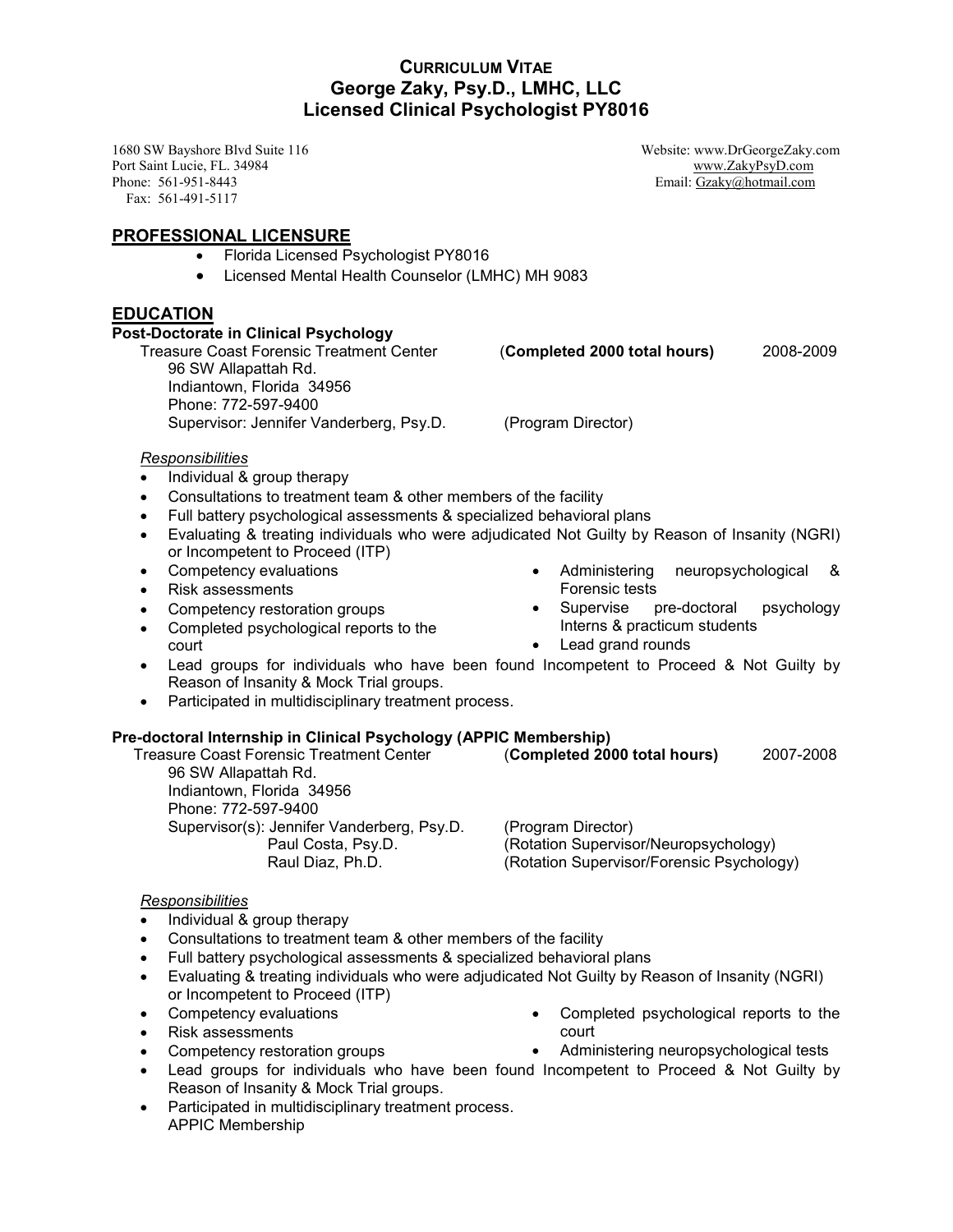|                             | Carlos Albizu University, (formerly The Miami Institute of Psychology)<br>Miami, Florida (APA-Accredited Clinical Psychology)<br>Doctor of Psychology (Psy.D.) Degree Conferred                                                                                                                                                                                                                         | 2004-2008          |
|-----------------------------|---------------------------------------------------------------------------------------------------------------------------------------------------------------------------------------------------------------------------------------------------------------------------------------------------------------------------------------------------------------------------------------------------------|--------------------|
|                             |                                                                                                                                                                                                                                                                                                                                                                                                         | 10/2008            |
|                             | <b>Academic Specializations</b><br><b>Neuropsychology Track</b><br>Neuropsychological Assessment, Central Nervous System Disorders,<br>Psychopharmacology.                                                                                                                                                                                                                                              |                    |
|                             | <b>Carlos Albizu University</b><br>Miami, Florida                                                                                                                                                                                                                                                                                                                                                       |                    |
|                             | Non-Terminal Master of Science in Clinical Psychology                                                                                                                                                                                                                                                                                                                                                   | 7/2007             |
| ٠                           | <b>Florida Atlantic University</b>                                                                                                                                                                                                                                                                                                                                                                      | 2001-2003          |
|                             | Boca Raton, Florida<br>Master of Education in Counselor Education                                                                                                                                                                                                                                                                                                                                       |                    |
|                             | Specialization in Mental Health Counseling<br>Degree Conferred                                                                                                                                                                                                                                                                                                                                          | 12/2003            |
|                             | <b>Florida Atlantic University</b>                                                                                                                                                                                                                                                                                                                                                                      |                    |
|                             | Boca Raton, Florida                                                                                                                                                                                                                                                                                                                                                                                     |                    |
|                             | <b>Bachelor or Arts</b><br>Major: Psychology                                                                                                                                                                                                                                                                                                                                                            |                    |
|                             | Minor: Criminology & Criminal Justice                                                                                                                                                                                                                                                                                                                                                                   |                    |
|                             | Degree Conferred                                                                                                                                                                                                                                                                                                                                                                                        | 2000               |
| <b>PRACTICA EXPERIENCES</b> |                                                                                                                                                                                                                                                                                                                                                                                                         |                    |
|                             | <b>Goodman Psychological Center Services</b>                                                                                                                                                                                                                                                                                                                                                            | 1/2007 to 9/2007   |
|                             | <b>Carlos Albizu University</b><br>2173 NW 99th Avenue                                                                                                                                                                                                                                                                                                                                                  |                    |
|                             | Miami, Florida 33172                                                                                                                                                                                                                                                                                                                                                                                    |                    |
|                             | Tel: (305) 592-7860                                                                                                                                                                                                                                                                                                                                                                                     |                    |
|                             | Supervisor: Laura Alfonso, Ph.D.<br><b>Responsibilities</b>                                                                                                                                                                                                                                                                                                                                             |                    |
|                             | Intake/diagnostic interviewing<br>$\bullet$                                                                                                                                                                                                                                                                                                                                                             |                    |
|                             | Administered & reported on the following psychological tests: WISC-4, WAIS-3, WIAT-II, WJ-<br>$\bullet$<br>III, PAI, & MMPI-II.                                                                                                                                                                                                                                                                         |                    |
|                             | Weekly supervision, didactics, & participation in case presentations                                                                                                                                                                                                                                                                                                                                    |                    |
|                             | Miami Veterans Affairs Medical Center, Psychology Service<br>Neuropsychology Department<br>1201 N.W. 16 Street                                                                                                                                                                                                                                                                                          | 11/2005 to 12/2006 |
|                             | Miami, Florida 33125<br>305-575-3215                                                                                                                                                                                                                                                                                                                                                                    |                    |
|                             | Supervisor: Carlton S. Gass, Ph.D., ABAP                                                                                                                                                                                                                                                                                                                                                                |                    |
|                             | Director, Neuropsychology Division & Practicum Student<br><b>Responsibilities</b>                                                                                                                                                                                                                                                                                                                       |                    |
|                             | Intake/diagnostic interviewing<br>$\bullet$                                                                                                                                                                                                                                                                                                                                                             |                    |
|                             | The neuropsychology rotation consists of administering & report writing full batteries<br>$\bullet$                                                                                                                                                                                                                                                                                                     |                    |
|                             | The administered Halstead-Reitan full batteries consists of the Category Test, Tactual<br>$\bullet$<br>Performance Test, Seashore Rhythm Tests, Speech Sounds Perception Tests, Finger<br>Tapping Test, The Aphasia Screening, Test, Boston Naming Test, & Sensory-Perceptual<br>Examination; Additional tests, part of the full battery, include the Trail Making Test, the WAIS-<br>III, & the MMPI-2 |                    |
|                             | Regular didactic training consisting of neurology Grand Rounds & brain autopsies<br>observations                                                                                                                                                                                                                                                                                                        |                    |

• Observed clinical presentations by predoctoral interns involving testing & therapy cases

# **Miami Veterans Affairs Medical Center, Psychology Service** 5/2006 to 12/2006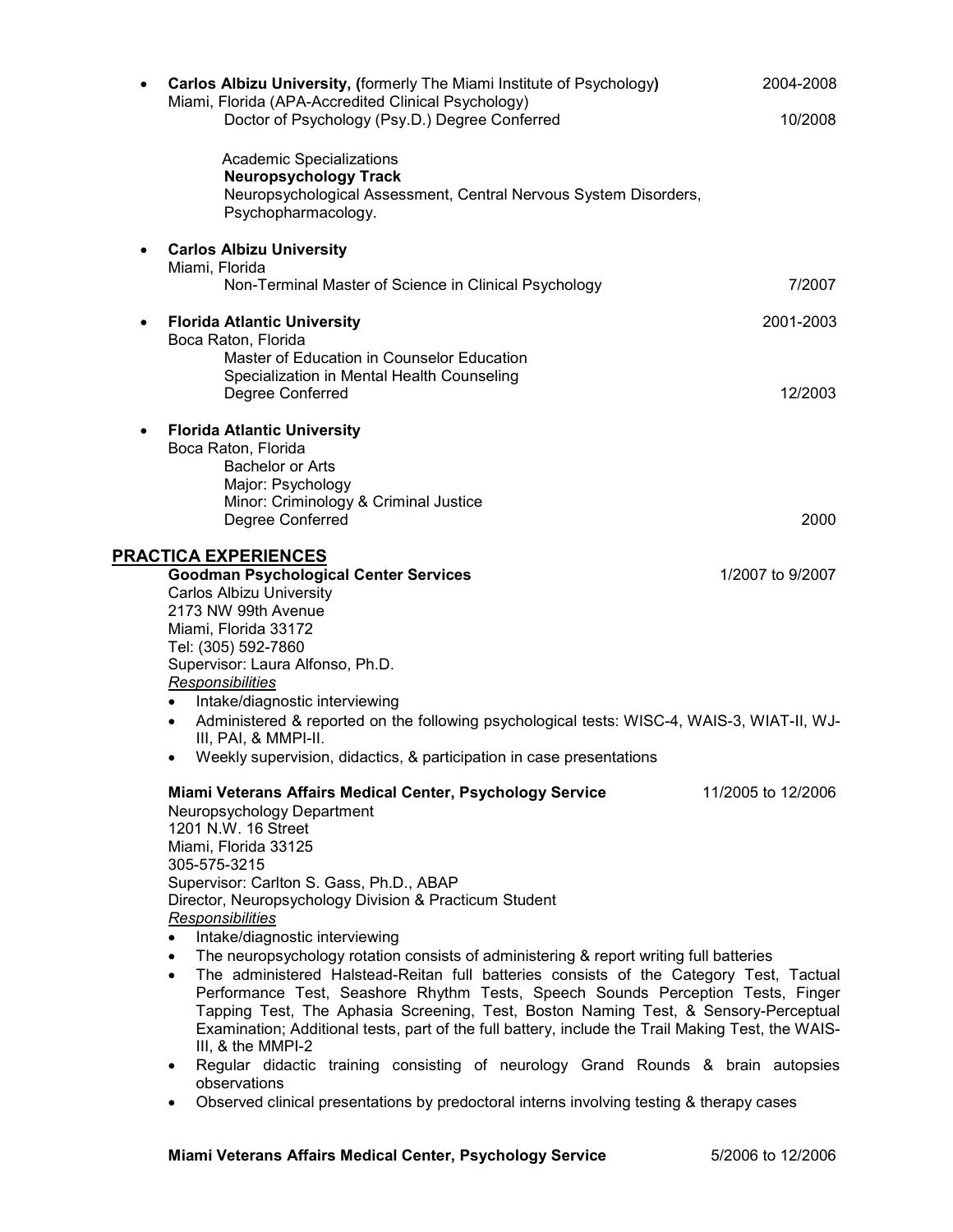General Psychology 1201 N.W. 16 Street Miami, Florida 33125 305-575-3215 Supervisor: Philip C. Burda, Ph.D., Chief, Psychology Service *Responsibilities*

- Conducted group therapy with acute & residential psychiatric inpatients & outpatients
- Group sessions included Anger Management, Processing Groups, Psychoeducational Groups & Pain Management

#### **Miami Veterans Affairs Medical Center, Psychology Service** 10/2005 to 5/2006

Spinal Cord Injury/Disorders Unit 1201 N.W. 16 Street Miami, Florida 33125 (305) 575-7000 EXT. 3717 Supervisor(s): Salome Perez, Ph.D., & Maria Pilar Somoza, Ph.D., Licensed Clinical **Psychologists** *Responsibilities*

- Intake/diagnostic interviewing & testing
- Conducted individual supportive psychotherapy with acute & residential psychiatric inpatients & outpatients
- Administered & reported brief inventories e.g. the Folstein Mini-Mental Status Examination, Geriatric Depression Scale, & Beck Depression Inventory II.
- Participated in weekly multidisciplinary team treatment meetings
- Weekly supervision & didactics

#### **Goodman Psychological Center Services** 1/2005 to 10/2005

 Carlos Albizu University 2173 NW 99th Avenue Miami, Florida 33172 Tel: (305) 592-7860 Supervisor: Richard Gaudet, Ph.D. *Responsibilities*

- Intake/diagnostic interviewing
- Conducted individual, couples, & group psychotherapy with outpatient child, adult & geriatric populations
- Administered & reported on the following psychological tests: WISC-4, WAIS-3, BDI, & BDI-2.
- Weekly supervision, didactics, & participation in case presentations

### **MASTERS MENTAL HEALTH COUNSELING INTERNSHIP**

 **Florida Atlantic University Mental Health Clinic** 1/2002 to 12/2003 Florida Atlantic University College of Education - Department of Counselor Education 777 Glades Road, Building 47, Room 270 Boca Raton, 33431 Phone: (561)-297-3602 Supervisor: John J. Garbarino, LMHC *Responsibilities*

- Conducted 1000 hours of individual, couples, family, & group psychotherapy with outpatient individuals of various ages
- Weekly supervision, live monitoring of therapy sessions, didactics, & participation in case presentations

#### **RESEARCH EXPERIENCES**

 Irene M. Bravo, Ph.D. Associate Professor - Psy.D. Program Carlos Albizu University 2173 NW 99 Avenue Miami, Florida 33172 (305)593-1223, ext. 194/106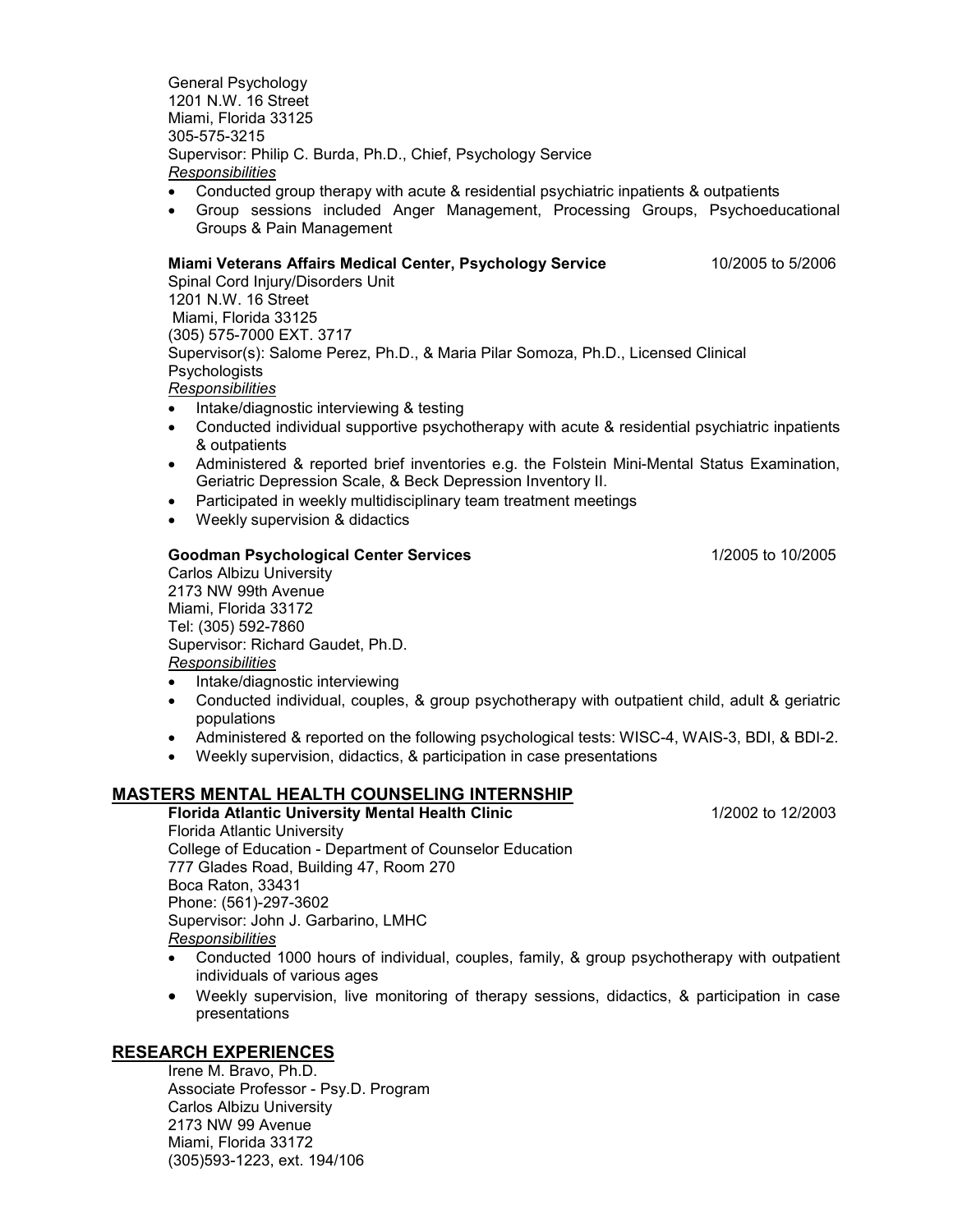E-mail: ibravo@albizu.edu Position: Professor's Assistant *Responsibilities* 

• Literature review, Data entry, reference list development, communication coordinator among investigators involved in the research

# **DOCTORAL PROJECT/DISSERTATION**

The Doctoral Project is a program design titled "Traumatic Brain Injury & Posttraumatic Stress Disorder Rehabilitation Program" that focuses on rehabilitation of individuals with acquired brain injuries & Posttraumatic Stress Disorder. The Doctoral Project extensively investigates current research on effective treatment modality, effective preventions, & effective rehabilitation for individuals suffering from deficits such as, memory, concentration, low threshold for frustration, &, most commonly, anxiety & depression. The program also focuses on providing support & resources for caregivers.

Project Director*:* Irene M. Bravo, Ph.D., (305) 593-1223, ext. 194/106, E-mail: ibravo@albizu.edu Committee: Niurka Santana, Ph.D., 786-277-3100, E-mail: DrSantana1@hotmail.com

### **EMPLOYMENTS**

### **Treasure Coast Forensic Treatment Center (GeoCare)** 10-2009 to Present

Indiantown, Florida

Clinical Leader/Psychologist of Special Management Team

#### *Responsibilities*

- Consultations to treatment teams & other members of the facility
- Full battery psychological assessments & development of specialized behavioral plans
- Assess Risk for Violence & treat individuals adjudicated Not Guilty by Reason of Insanity (NGRI)
- Competency to Proceed evaluations
- Compose psychological reports to the court
- Administration of neuropsychological & Forensic tests
- Malingering Assessment/Testing
- Clinical leader of special management multidisciplinary Recovery Team
- Supervise psychology residents, psychology interns, mental health interns, & practicum students

# **Clinical, Forensic & Neuropsychological Services**2010 to Present

 **George Zaky, Psy.D., LMHC, LLC**  Licensed Psychologist PY8016 Part-time private practice Port St. Lucie, Florida

#### *Responsibilities*

- Provide mental health counseling to children, adults, & elderly
- Administration of select inventories e.g. Beck Depression Inventory, Beck Anxiety Inventory, & Mini Mental Status Exam, to identify level of dysfunction & provide proper treatment
- Provide individuals with brief & extended mental health counseling
- Social Security Evaluations
- Confidential Psychological Evaluations
- IQ Testing, Learning Disability Evaluations, Mental Status Exams
- Psychotherapy
- Psychological Consultation
- Evaluations for Workman Compensation
- Immigration Evaluations
- Competency to Proceed Assessments

September 2007 through November 2008 (Completed Predoctoral Internship & Postdoctoral Residency)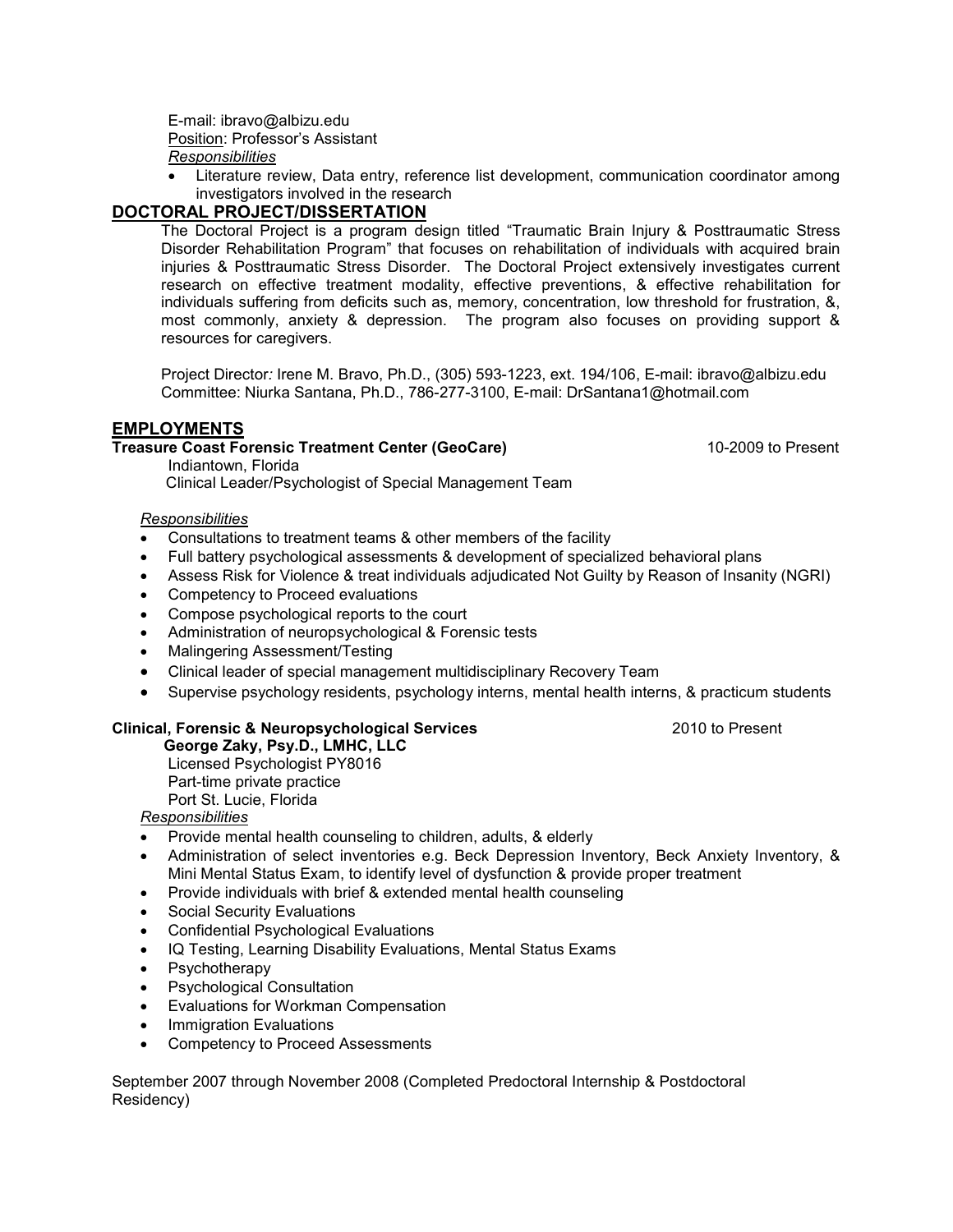### **STARRT Program Onsite Therapist & Intake Evaluator** 11-2006 to 9-2007

 The Chrysalis Center Fort Lauderdale, Florida

# *Responsibilities*

- Provided in-home treatment to children & adolescents with problematic sexual behavior.
- Increased client awareness of their personal sexual behavior problems & patterns
- Educate and inform of ways for monitoring themselves effectively & fostering the development & internationalization of self-control.
- Completed intake assessment and offered a diagnosis according to the DSM-IV-TR

### **Crisis Intervention/Intake Assessment** 9/2003 to 2008

Oakwood Center of the Palm Beaches West Palm Beach, Florida

*Responsibilities*

- Provide clients seeking emergency services with evaluations & refer to the appropriate resource
- Perform in vivo clinical assessments with the major focus on the presenting problem
- Provide crisis intervention & develop an intervention strategy
- Assist callers seeking referrals & mental health services

#### **Intensive Case Management (Medicaid Certified)** 12/2002 to 9/2003

Oakwood Center of the Palm Beaches West Palm Beach, Florida

# *Responsibilities*

- Advocated on behalf of the client
- Report patient progress to psychiatrists & other mental health professionals
- Assisted clients with goal planning
- Monitored client's performances
- Developed service implementation plans
- Collected in-depth Biopsychosocial information
- Home visits
- Assisted clients & their families in gaining social services

### **Group Leader/Facilitator** 2/2001 to 12/2002

Forty-Fifth Street Mental Health Center (currently Oakwood Center of the Palm Beaches) West Palm Beach, Florida

*Responsibilities*

- Conducted psychotherapeutic groups with severally mentally ill individuals
- Administered inventories, e.g. Beck Depression & Beck anxiety
- Created treatment plans
- Evaluated client's progress

## **VOLUNTEER AND OUTREACH EXPERIENCES**

• Eric Resnec, Psy.D. Psychology Resident (private practice) Hallandale Beach, Florida 33009

Provided supervised therapy & psychological assessment to at risk children & psychoeducational groups to parents

- Provided mental health assistance to various Hurricane victims post hurricane Wilma City of West Palm Beach, Florida 2005
- The Weed & Seed Program After School Counselor